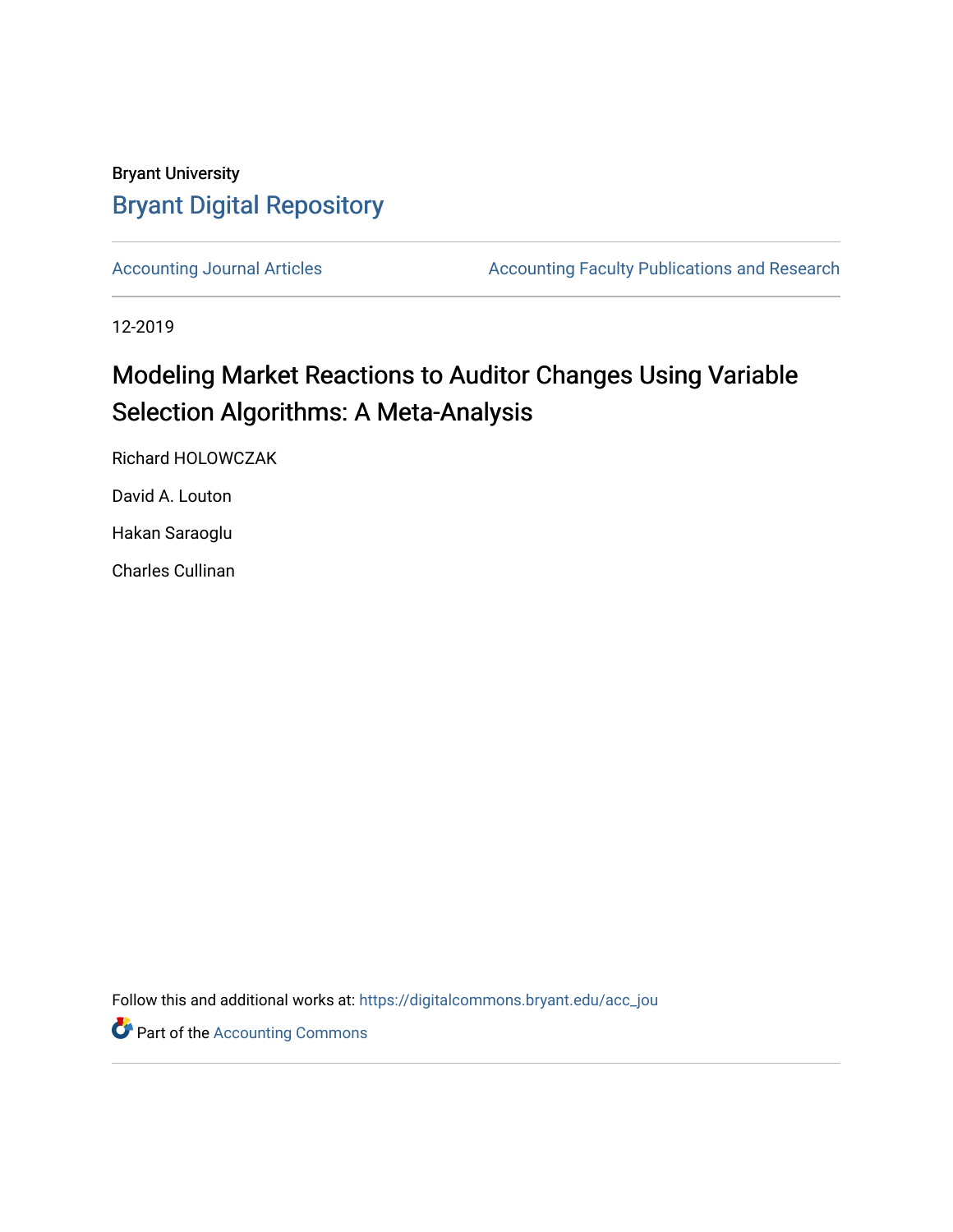

**[www.eia.feaa.ugal.ro](http://www.eia.feaa.ugal.ro/)**



DOI <https://doi.org/10.35219/eai1584040949>

# **Modeling Market Reactions to Auditor Changes Using Variable Selection Algorithms: A Meta-Analysis**

**Richard HOLOWCZAK , David LOUTON, Hakan SARAOGLU, Charles P. CULLINAN**

## A R T I C L E I N F O A B S T R A C T

*Article history*: Accepted December 2019 Available online December 2019 *JEL Classification* C10, G11

*Keywords:* Control variables, Cumulative abnormal returns, OLS Post-LASSO, Variables selection

Market reactions to auditor change filings have been studied over a long period in the literature. We provide a review of the literature on market response to auditor changes and identify a superset of variables used in published research. Applying methods from machine learning to optimize variable selection, we build models that explain market reaction to auditor changes. We compare the performance of our models with the performance of the models that use subsets of variables examined in a select list of studies in the literature. Our meta-analysis results in an improvement in model fit compared to the analysis used in prior studies.

© 2019 EAI. All rights reserved.

#### **1. Introduction**

Publicly-traded companies in the US are required to notify the investing public whenever an auditor change occurs. The SEC considers an auditor change to be a particularly important type of event, requiring timely and separate disclosure of these types of events (SEC 2017). The accounting literature has considered market reactions to auditor change notifications (through cumulative abnormal returns on the company's stock) in the period around the time of the filing (e.g., Blau et al. 2013; Cullinan et al. 2012; Chang et al. 2010; Knechell et al. 2007).

In most studies of the market reaction to auditor change, there is a specific variable (or set of variables) that are of particular interest to the authors. The authors then add control variables to ensure their findings are robust, and not related to other factors that may be correlated with their variables of interest. The inclusion of control variables has often been ad-hoc, without clear empirical grounding. This approach could make the results susceptible to change or misinterpretation if different control variables are considered or not included in the regression models.

Given the recent improvement in the availability of data in many fields, researchers have been increasingly using methods that involve data-driven inference in which they start with high dimensional data with many variables and shrink the data to a small number of variables that can enter their model through variable selection methods. Studies in the scientific literature show the advantage of incorporating variables selection processes into meta-analyses, which summarize and synthesize evidence from multiple studies, in order to improve model interpretation and prediction (Liu, et al., 2010; Li, et al., 2014; He, et al., 2016). For example, recent advances in biotechnology have led to the generation of many high-dimensional gene expression data sets that can be used to address similar biological questions. Meta-analysis plays an important role in summarizing and synthesizing scientific evidence from multiple studies.

When the dimensions of datasets are high, it is desirable to incorporate variable selection into metaanalyses to improve model interpretation and prediction. Belloni, et al. (2014) present an overview of methods that can be used in the estimation of structural models to provide high-quality inferences about model parameters. Variable selection has been increasingly applied to studies in finance and economics. Motivated by the need to find practical tools for applied econometricians to estimate demand with large numbers of variables, Bajari, et al. (2015) survey machine-learning methods and apply them to the problem of demand estimation. They propose a method of combining the surveyed models via linear regression. They show that their approach is robust to many regressors and combines model selection and estimation. In more recent work, Feng et al. (2017), Freyberger et al. (2018), and Han et al. (2018), and Rapach et al. (2018) use machine learning methods to deal with high-dimensional data in finance. Machine learning methods for variable selection have gained increasing attention among researchers and have been proposed as alternatives to stepwise selection methods, which has several shortcomings. Specifically, concerns with

<sup>\*</sup> Paul H. Chook Department of Information Systems and Statistics, Baruch College, City University of New York, USA, \*\*, \*\*\*, \*\*\*\*Bryant University, Smithfield, Rhode Island, USA. E-mail address[: cullinan@bryant.edu](mailto:cullinan@bryant.edu) (Charles P. Cullinan - Corresponding author)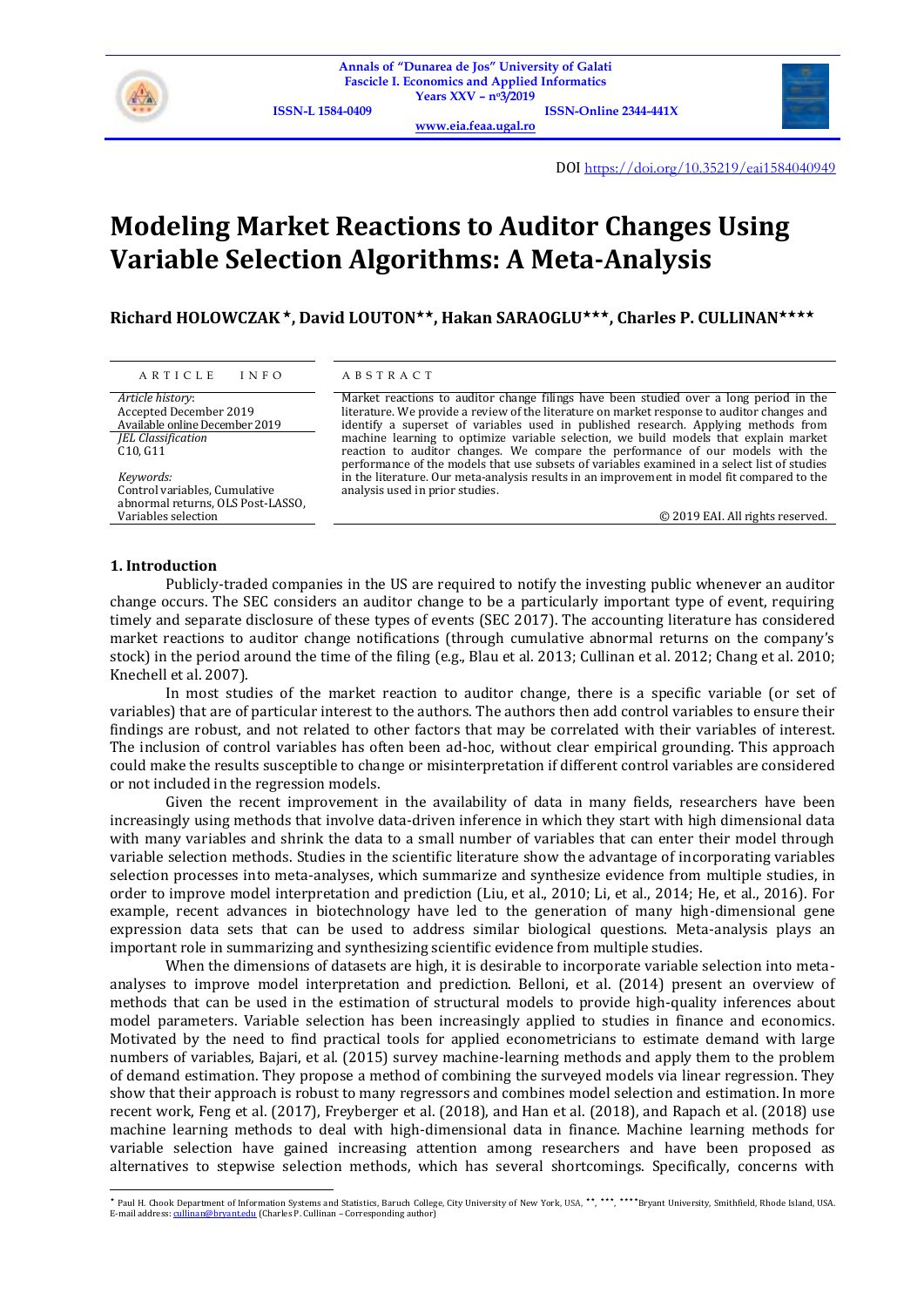stepwise methods include (1) the coefficient values are biased upward, (2) the standard errors of model coefficients are biased downward, (3) the p-values are biased downward, (4) the results are sensitive to the number of predictive variables, and (5) the R-squared values are biased upward (Derksen, et al.; 1992; Harrell, 2001).

We contribute to the accounting and finance research through a review of the literature for market response to auditor changes and by developing a meta-analysis based variable selection process. We then use this process to build a model that improves the power of tests to explain market reaction to auditor changes. We introduce the OLS post-LASSO method for model development into the auditor change literature. This method may prove useful to future researchers by providing a more rigorous test of the significance of whatever variables are of particular interest in their research.

# **2. Methods**

# **2.1 Creating a union set of variables from previous literature**

We construct a superset of variables associated with the market reaction to auditor changes by considering extant research studies on this topic. We begin with the auditor change literature review of Stefaniak et al. (2009), supplemented with searching through research indices, such as Google Scholar. (Our focus in this literature search is on empirical papers and models, so we do not include Teoh's (1992) analytical modeling paper in our existing empirical studies table (Table 1) related to market reactions to auditor changes). The list of variables associated with market reaction to auditor change announcements found in the literature is documented on Table 1. The columns in the table are arranged chronologically (most recent first) by date of publication, while the variables shown in the rows are presented in the order of most common use. There are a total of 29 variables used in the existing literature, with variables measuring movement between Big N and non-Big N being the most commonly used. These variables are presented in Table 1.

#### **Table 1 Union of Variables from Extant Literature**

X indicates the variable is used in the study. Significant variables in the individual published studies are indicated in **bold and underlined.**

| <b>Authors</b>                           |                | Hossain et al.          | Hennes                   | Blau et al.              | Cullinan                 | Chang                    | Weiss &<br>Kalbers       | Knechell                 | Sankaraguru<br>swamy &<br>Whisenant | Whisenant et<br>$\vec{a}$ | Wells and<br>Louder | Klock              | Eichenseher<br>et al.   | Nichols and<br>Smith    |
|------------------------------------------|----------------|-------------------------|--------------------------|--------------------------|--------------------------|--------------------------|--------------------------|--------------------------|-------------------------------------|---------------------------|---------------------|--------------------|-------------------------|-------------------------|
| <b>Publication year</b>                  |                | 2014                    | 2013                     | 2013                     | 2012                     | 2010                     | 2008                     | 2007                     | 2004                                | 2003                      | 1997                | 1994               | 1989                    | 1982                    |
| Max. R-<br>squared                       |                | 0.029                   | N/A                      | N/A                      | 0.03                     | 0.075                    | N/A                      | 0.051                    | 0.018                               | 0.04                      | 0.04                | 0.281              | N/A                     | N/A                     |
| Variables:                               |                |                         |                          |                          |                          |                          |                          |                          |                                     |                           |                     |                    |                         |                         |
| Downward<br>shift                        | 7              |                         | X                        | $\pmb{\mathsf{X}}$       | $\pmb{\mathsf{X}}$       | $\mathbf X$              |                          | $\mathbf X$              |                                     |                           |                     | X                  | $\mathbf X$             | X                       |
| <b>Upward</b> shift                      | 7              |                         | $\overline{X}$           |                          | $\overline{\mathbf{X}}$  | $\overline{\mathbf{X}}$  |                          | $\overline{\mathbf{X}}$  |                                     |                           |                     | X                  | $\overline{\mathbf{X}}$ | $\overline{\textbf{X}}$ |
| Client size<br>(Assets)<br>Resign        | 5              | $\mathbf X$             |                          |                          |                          | X                        |                          | X                        |                                     |                           | X                   | $\pmb{\mathsf{X}}$ |                         |                         |
|                                          | 5              | $\overline{\mathbf{X}}$ | $\overline{\mathbf{X}}$  | $\overline{\mathbf{X}}$  |                          |                          | $\overline{\mathbf{X}}$  | $\overline{\text{X}}$    |                                     | $\bf{X}$                  |                     |                    |                         |                         |
| Auditor/client<br>disagreement           | $\overline{4}$ |                         |                          | $\underline{\textbf{X}}$ | $\underline{\textbf{X}}$ |                          |                          | X                        | X                                   | $\underline{\textbf{X}}$  |                     |                    |                         |                         |
| Lateral shift                            | $\overline{4}$ |                         | $\underline{\mathbf{X}}$ |                          |                          | $\underline{\textbf{X}}$ | $\underline{\mathbf{X}}$ |                          |                                     |                           |                     |                    | X                       |                         |
| Managerial<br>ownership                  | 3              |                         |                          |                          |                          |                          |                          | X                        |                                     |                           |                     | $\pmb{\mathsf{X}}$ | $\mathbf X$             |                         |
| Accelerated<br>filer                     | $\overline{c}$ |                         |                          |                          | X                        |                          | $\underline{\mathbf{X}}$ |                          |                                     |                           |                     |                    |                         |                         |
| Client distress                          | $\overline{c}$ |                         |                          |                          | $\mathbf X$              |                          |                          | $\mathbf X$              |                                     |                           |                     |                    |                         |                         |
| Fee/fee change                           | $\overline{2}$ |                         |                          |                          | $\overline{\text{X}}$    | $\overline{X}$           |                          |                          |                                     |                           |                     |                    |                         |                         |
| Fourth Quarter                           | $\overline{c}$ |                         |                          |                          | $\overline{\mathbf{X}}$  |                          |                          | $\bf{X}$                 |                                     |                           |                     |                    |                         |                         |
| IC<br>weakness/IC<br>reportable<br>event | $\overline{c}$ |                         |                          |                          |                          | X                        |                          |                          |                                     | $\boldsymbol{\mathrm{X}}$ |                     |                    |                         |                         |
| Industry<br>specialist                   | 2              |                         |                          |                          |                          | $\underline{\mathbf{X}}$ |                          | $\underline{\mathbf{X}}$ |                                     |                           |                     |                    |                         |                         |
| Reportable<br>event                      | $\overline{2}$ | X                       |                          |                          |                          |                          |                          |                          | X                                   |                           |                     |                    |                         |                         |
| Accruals<br>quality                      | $\mathbf{1}$   |                         |                          |                          |                          | X                        |                          |                          |                                     |                           |                     |                    |                         |                         |
| Audit<br>committee<br>(Y/N)              | $\mathbf{1}$   |                         |                          |                          |                          |                          |                          |                          |                                     |                           |                     |                    | X                       |                         |
| Auditor tenure                           | $\mathbf{1}$   |                         |                          |                          |                          |                          |                          | $\bf{X}$                 |                                     |                           |                     |                    |                         |                         |
| Free cash flow                           | $\mathbf{1}$   | $\mathbf X$             |                          |                          |                          |                          |                          |                          |                                     |                           |                     |                    |                         |                         |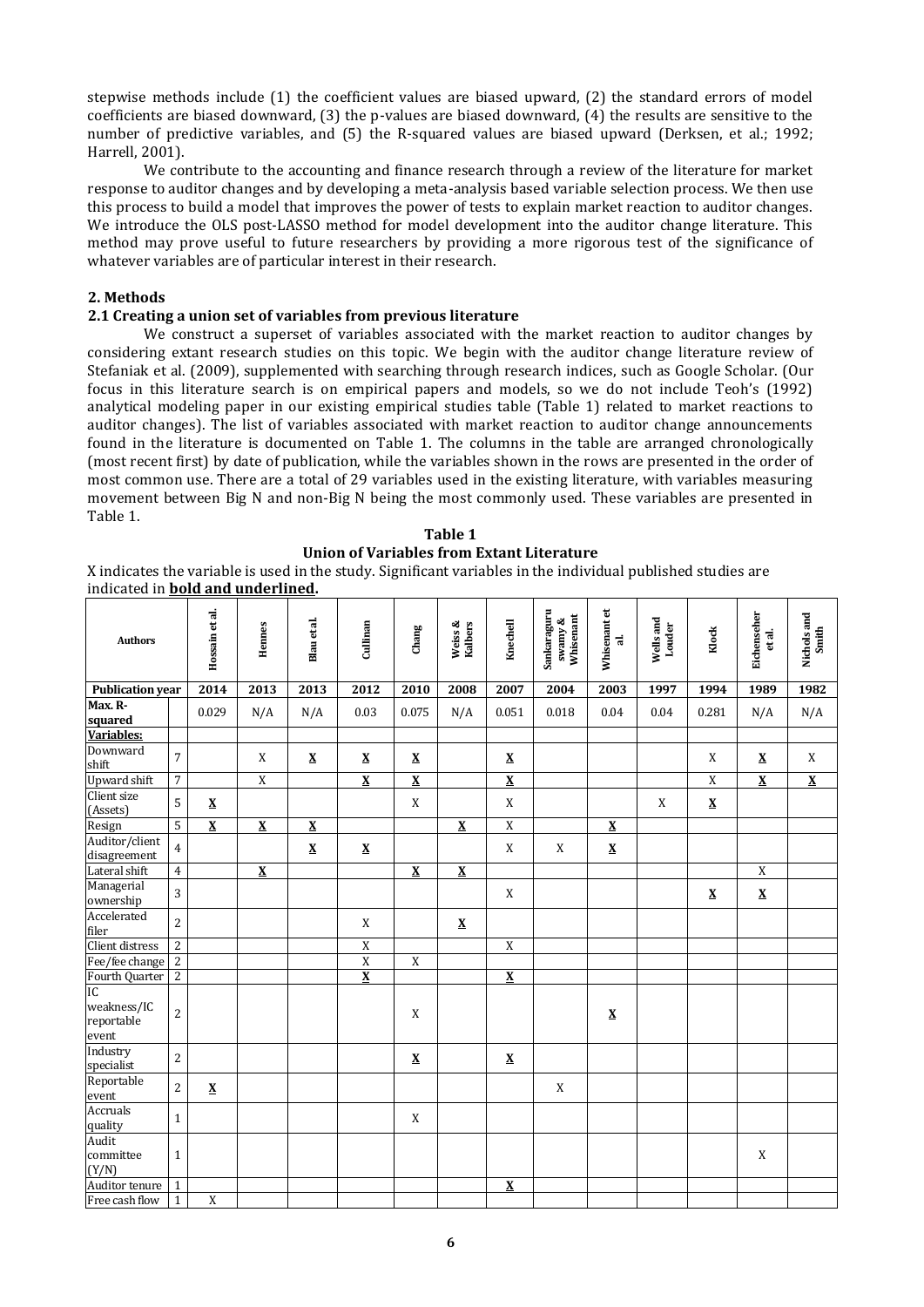| <b>Authors</b>                                       |              | Hossain et al.           | Hennes                      | Blau et al.     | Cullinan        | Chang                    | Weiss &<br>Kalbers          | Knechell         | Sankaraguru<br>Whisenant<br>swamy $\&$ | Whisenantet<br>ನ         | Wells and<br>Louder | Klock                        | Eichenseher<br>et al. | Nichols and<br>Smith |
|------------------------------------------------------|--------------|--------------------------|-----------------------------|-----------------|-----------------|--------------------------|-----------------------------|------------------|----------------------------------------|--------------------------|---------------------|------------------------------|-----------------------|----------------------|
| <b>Publication year</b>                              |              | 2014                     | 2013                        | 2013            | 2012            | 2010                     | 2008                        | 2007             | 2004                                   | 2003                     | 1997                | 1994                         | 1989                  | 1982                 |
| Going concern<br>opinion                             | $\mathbf{1}$ |                          |                             |                 |                 | $\underline{\textbf{X}}$ |                             |                  |                                        |                          |                     |                              |                       |                      |
| Growth                                               | $\mathbf{1}$ | $\underline{\mathbf{X}}$ |                             |                 |                 |                          |                             |                  |                                        |                          |                     |                              |                       |                      |
| Change<br>disclosed In 8-<br>$\overline{\mathbf{K}}$ | $\mathbf{1}$ |                          |                             |                 |                 |                          |                             |                  |                                        |                          | X                   |                              |                       |                      |
| Non verifiable<br>reason                             | $\mathbf{1}$ |                          |                             |                 |                 |                          |                             |                  | $\underline{\textbf{X}}$               |                          |                     |                              |                       |                      |
| Reason                                               | $\mathbf{1}$ |                          |                             |                 |                 |                          |                             |                  |                                        |                          | X                   |                              |                       |                      |
| Reason (Non-<br>red flag)                            | $\mathbf{1}$ | X                        |                             |                 |                 |                          |                             |                  |                                        |                          |                     |                              |                       |                      |
| Reason (Red<br>flag)                                 | $\mathbf{1}$ | $\underline{\textbf{X}}$ |                             |                 |                 |                          |                             |                  |                                        |                          |                     |                              |                       |                      |
| Reportable<br>event (f/s<br>Reliability)             | $\mathbf{1}$ |                          |                             |                 |                 |                          |                             |                  |                                        | $\underline{\textbf{X}}$ |                     |                              |                       |                      |
| Restatement                                          | $\mathbf{1}$ |                          |                             |                 |                 | X                        |                             |                  |                                        |                          |                     |                              |                       |                      |
| Restatement<br>size                                  | $\mathbf{1}$ |                          | X                           |                 |                 |                          |                             |                  |                                        |                          |                     |                              |                       |                      |
| <b>ROA</b>                                           | $\mathbf{1}$ | $\underline{\mathbf{X}}$ |                             |                 |                 |                          |                             |                  |                                        |                          |                     |                              |                       |                      |
| Verifiable<br>reason                                 | $\mathbf{1}$ |                          |                             |                 |                 |                          |                             |                  | X                                      |                          |                     |                              |                       |                      |
|                                                      |              |                          |                             |                 |                 |                          |                             |                  |                                        |                          |                     |                              |                       |                      |
| Sample size                                          |              | 3355                     | 329                         | 409             | 236             | 1824                     | 2237                        | $\overline{318}$ | 1015                                   | 1264                     | 86                  | 50                           | 87                    | 51                   |
| Sample period                                        |              | 2004 to<br>2010          | $1997\,\mathrm{to}$<br>2010 | 2005 to<br>2006 | 2003 to<br>2008 | 2000 to<br>2006          | $2000\,\mathrm{to}$<br>2007 | 2000 to<br>2003  | 1993 to<br>1996                        | 1993 to<br>1996          | 1988 to<br>1991     | $\overline{1986}$ to<br>1987 | 1980 to<br>1982       | 1972 to<br>1979      |

### **2.1.1 Variables excluded from our analyses**

In applying the variables selection methods, we do not include some of the variables used to model the cumulative abnormal returns (CARs) associated with auditor change announcements. We omit certain variables from our analyses for two reasons: multiple related variables that represent linear combinations and older variables that are no longer relevant.

**Multiple related variables:** Some variables considered in previous research represent a combination of variables already included in our models. For example, we do not include a variable for lateral shifts among CPA firm tiers. We do include upward (e.g., from smaller firms to Big 4) and downward shifts (e.g., from Big 4 to smaller firms). Inclusion of the lateral shift category would have resulted in a linear combination of variables, violating an assumption of regression. We therefore exclude lateral changes. The coefficient on the upward and downward shift variables thus measures the effect of an upward or downward auditor change *relative to* lateral changes.

**Relevance of older variables in the current disclosure environment:** Three variables measure constructs that are no longer relevant in the current regulatory structure. First, Eichenseher et al. (1989) include a variable measuring whether the company changing auditors had an audit committee. The Sarbanes-Oxley Act of 2002 (§ 301) mandates that "The audit committee of each issuer … shall be directly responsible for the appointment, compensation, and oversight of the work of any registered public accounting firm employed by that issuer." Audit committees therefore always have the responsibility for managing the auditor relationship throughout most of our sample period. Second, Wells and Louder (1997) include a variable for whether the auditor change was disclosed in an 8-K filing. Since at least 2004, registrants are required to file an 8-K to notify investors of a change in their auditors (SEC, 2004). This variable is therefore also no longer relevant in the current environment. Sankaraguruswamy and Whisenant (2004) and Wells and Louder (1997) include three measures related to the disclosure of various reasons for auditor change. Since the time period of the data used in these previous studies, there is more consistent disclosure related to auditor changes. We therefore rely on the more recent "reason" variables developed and used in the models of Hennes (2013) and Hossain et al. (2014).

# **2.1.2 Variables adapted from the list from the previous literature**

We adapt some variables in the existing literature based on a more current institutional environment. The upward change variable, which has various measures from Big 8 v. non-Big 8 (e.g., Nicholas and Smith 1982), to Big 4, Second 2 (BDO and Grant Thornton) and other firms (Chang et al. 2010), to Big 4, Next 4, and Smaller firms (Cullinan et al. 2012) to Big 4/5/6 v. non-Big 4/5/6 (Hennes 2014). We adopt the three-tier structure used by the U.S. Government Accountability Office (US GAO, 2008). These three tiers consist of the Big 4 (Deloitte, Ernst & Young, PricewaterhouseCoopers, and KMPG), mid-sized firms (BDO,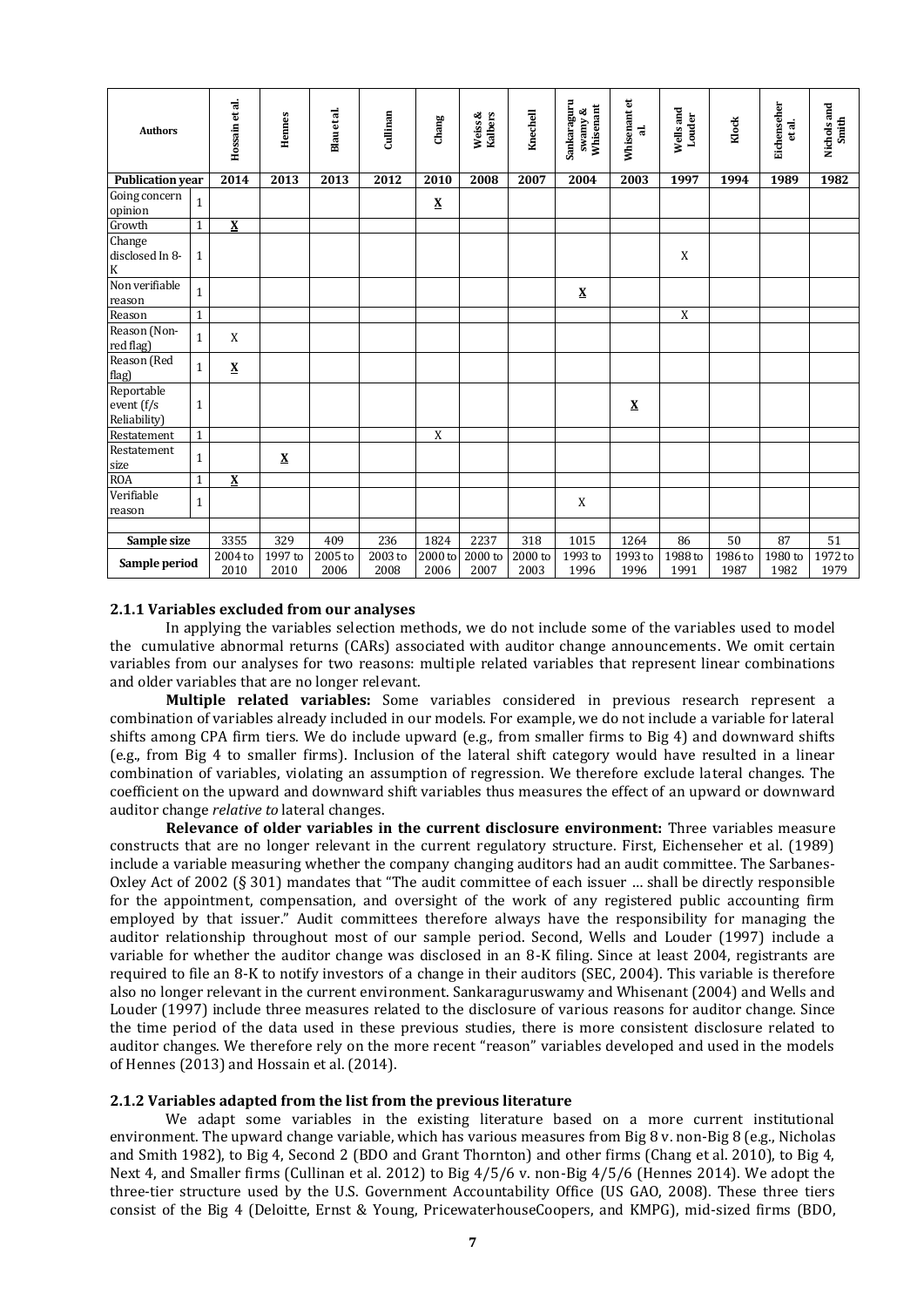Grant Thornton, RSM/McGladrey and Crowe Chizek), and small firms. Upward shifts are measured as 1 if the client moved from a small firm to a mid-sized firm, or from a mid-sized to a Big 4 firm. Upward shift is measured as 2 if the client moved from a small firm to a Big 4. Downward shifts are measured similarly, but in reverse. Upward and downward shifts are both measured as 0 if the client's predecessor and successor auditor were both in the same tier.

There are two variables for which we develop two measures each. First, return on assets (ROA) was measured by Hossain et al. (2014) based on income before interest and taxes. We use Hossain's measure as well as the more traditional finance measure of ROA in which income is based on earnings before extraordinary items. Second, most of the extant literature measures size based on assets (i.e., an accounting measure of size). Finance literature suggests that the market reactions to other events may depend on the market capitalization (e.g., Ikenberry et el. 1995), not just size as measured by the financial statements. We therefore include both total assets and total market capitalization among the variables in our model development. The set of variables used for our model development, and their measurement is presented in Table 2.

| Variable description               | Variable name              | <b>Variable</b>                                 |  |  |  |
|------------------------------------|----------------------------|-------------------------------------------------|--|--|--|
|                                    |                            | <b>Definition/measurement</b>                   |  |  |  |
|                                    |                            | 1 if moving up one CPA firm tier; 2 if          |  |  |  |
| Upward shift                       | V_UPWARD_SHIFT             | moving up two tiers (i.e., from small           |  |  |  |
|                                    |                            | firm to Big 4), 0 otherwise                     |  |  |  |
|                                    |                            | 1 if moving down one CPA firm tier;             |  |  |  |
| Downward shift                     | V_DOWNWARD_SHIFT           | 2 if moving up two tiers (i.e., from            |  |  |  |
|                                    |                            | Big 4 to small firm), 0 otherwise               |  |  |  |
|                                    |                            | 1 if predecessor auditor was city-              |  |  |  |
| Industry specialist                | V_INDUSTRY_SPECIALIST      | level specialist, 0 otherwise                   |  |  |  |
| Resign                             | AUDITOR_RESIGNED           | 1 if auditor resigned, 0 otherwise              |  |  |  |
| Fourth Quarter                     | V_FOURTH_QUARTER           | 1 if auditor change occurred in 4 <sup>th</sup> |  |  |  |
|                                    |                            | quarter of fiscal year, 0 otherwise             |  |  |  |
| Client size (Assets)               | V_CLIENT_SIZE_ASSETS       | Total assets preceding auditor                  |  |  |  |
|                                    |                            | change                                          |  |  |  |
| Client Size (Market Value)         | V_CLIENT_SIZE_MARKET_VALUE | Total market value preceding                    |  |  |  |
|                                    |                            | auditor change                                  |  |  |  |
| Disagreement between auditor       | AUD_CO_DISAGREE            | $1 =$ Auditor/client disagreement, 0            |  |  |  |
| and client                         |                            | otherwise                                       |  |  |  |
| Client distress                    | V_ALTMAN_Z_SCORE           | Altman Z score                                  |  |  |  |
| Fee/fee change                     |                            | Audit fee change from predecessor               |  |  |  |
|                                    | V_FEE_CHANGE               | to successor auditor                            |  |  |  |
| Managerial ownership               | V_MANAGERIAL_OWNERSHIP_F   | Percentage of shares held by                    |  |  |  |
|                                    | S                          | management and directors                        |  |  |  |
| Auditor tenure                     | V_AUDITOR_TENURE           | Length of relationship between                  |  |  |  |
|                                    |                            | predecessor auditor and client                  |  |  |  |
| Accruals quality                   | V_DISC_AQ                  | Discretionary accruals in period                |  |  |  |
|                                    |                            | preceding auditor change                        |  |  |  |
| Going concern opinion              | DISMISSED_GC               | 1 if going concern opinion issued by            |  |  |  |
|                                    |                            | predecessor auditor                             |  |  |  |
| IC weakness/IC reportable event    | ISS_IC_REPORTABLE          | 1 if internal control reportable                |  |  |  |
|                                    |                            | event, 0 otherwise                              |  |  |  |
| Restatement                        | ISS_RESTATE_FINS           | 1 if restatement in period preceding            |  |  |  |
|                                    |                            | auditor change                                  |  |  |  |
| Accelerated filer                  | IS_ACCEL_FILER             | 1 if accelerated filer, 0 otherwise             |  |  |  |
|                                    |                            | 1 if reason for dismissal is red flag           |  |  |  |
|                                    |                            | (Going concern opinion,                         |  |  |  |
| Reason (Red flag)                  | V_REASON_RED_FLAG          | restatement, SEC investigation), 0              |  |  |  |
|                                    |                            | otherwise                                       |  |  |  |
|                                    |                            | 1 if reason provided for dismissal              |  |  |  |
| Reason (non-red flag)              | V_REASON_NON_RED_FLAG      | other than red flag reason, 0                   |  |  |  |
|                                    |                            | otherwise                                       |  |  |  |
| Reportable event (f/s Reliability) | ISS_ACCOUNTING             | 1 if reason for dismissal is an                 |  |  |  |
|                                    |                            | accounting issue or restatement, 0              |  |  |  |

| Table 2                           |
|-----------------------------------|
| Variables used for model building |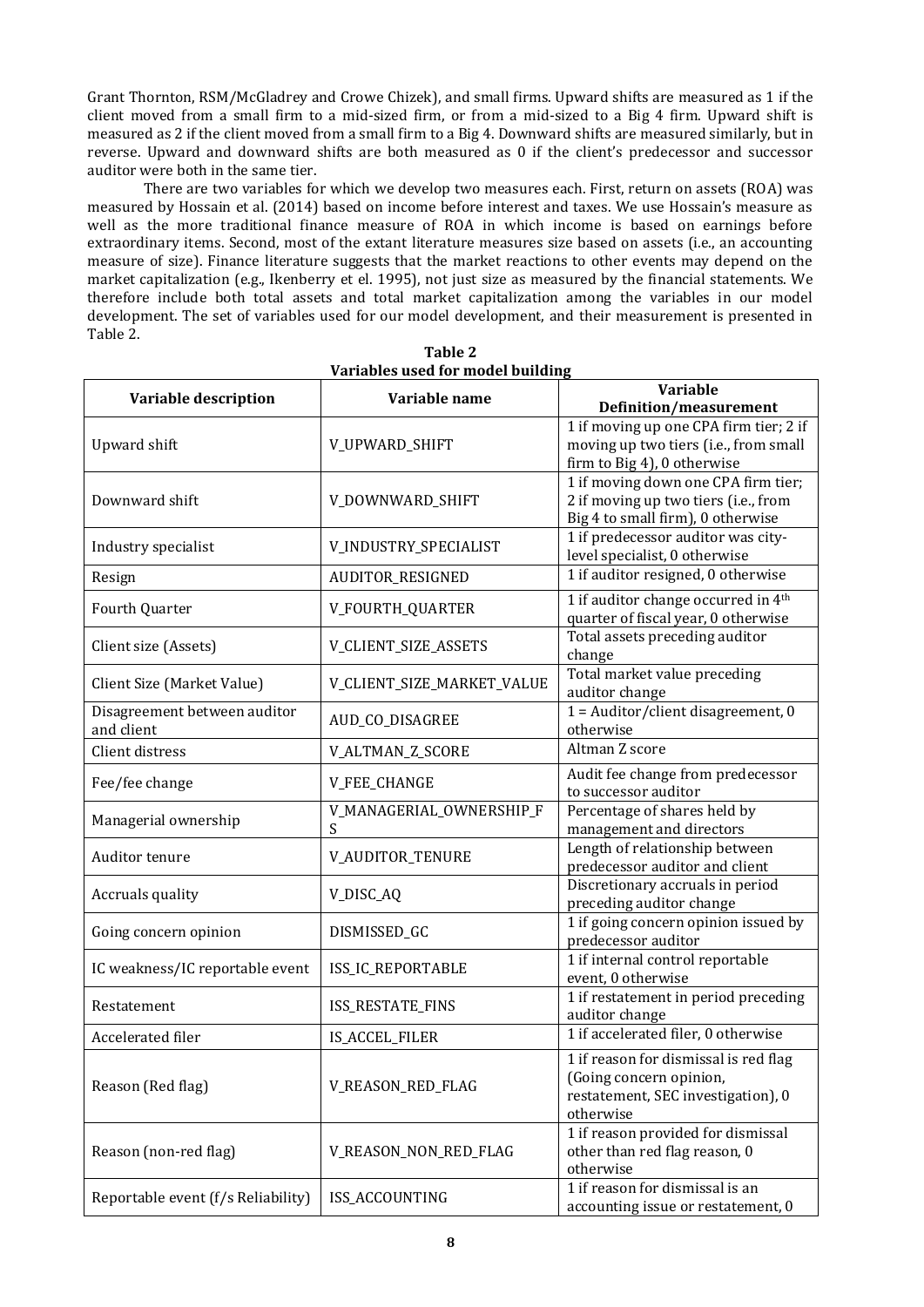| Variable description | Variable name                  | <b>Variable</b><br>Definition/measurement                                                                           |  |  |
|----------------------|--------------------------------|---------------------------------------------------------------------------------------------------------------------|--|--|
|                      |                                | otherwise                                                                                                           |  |  |
| Growth               | V_GROWTH                       | Percentage change in total assets                                                                                   |  |  |
| <b>ROA</b>           | <b>V_RETURN_ON_ASSETS</b>      | Return on Assets in period<br>preceding auditor change. Income<br>measured as income before<br>extraordinary items. |  |  |
| H-ROA                | V_HOSSAIN_RETURN_ON_ASSET<br>S | Return on Assets in period<br>preceding auditor change. Income<br>measured as income before interest<br>and taxes.  |  |  |
| Free cash flow       | <b>V_FREE_CASH_FLOW</b>        | Free cash flow in period preceding<br>auditor change                                                                |  |  |

### **2.2 Data gathering process**

We obtain data from Audit Analytics' auditor change database for all auditor changes from January 7, 2001 to May 1, 2018. The number of auditor changes among publicly-traded companies with GVKEYs (for matching to other databases) was 6,942. We then match these observations to CRSP (for measure of cumulative abnormal returns), Compustat (for many of the model variables related to client financial issues), other Audit Analytics Databases (for model variables related to the auditor and audit/client relationship) and to Factset (for measurement of managerial ownership). We also remove auditor changes in which Arthur Andersen was the previous auditor (In common with other auditor change literature (Knechell et al. 2007), we exclude changes in which Arthur Andersen was the former auditor, as these changes were likely due to the collapse of Andersen in 2002). Based on the data restrictions, our analyses are based on 1,133 auditor change observations.

Our analysis consists of three main processes. First, we test models developed in other research using our data. In effect, this is a replication of the other research models using a different data set. Second, we implement the ordinary least squares regression (OLS) post-LASSO method proposed by Belloni and Chernozhukov (2013). This method involves running a LASSO (Least Absolute Shrinkage Selection Operator) analysis with cross validation for variable selection from the union of variables obtained from prior studies and using the selected variables as regressors in an OLS model.

### **2.3 Models from previous literature used for basic OLS comparison**

We develop models in which the dependent variable is the cumulative abnormal return (CAR) associated with the auditor change. When comparing our models to the previous literature, we considered a limited group of previous studies. Beginning with the total list of studies, we make exclusions from the existing studies for model comparison for three main reasons: (1) there was no model presented in the previous literature, (2) there were material restrictions on the samples used in the previous studies, and (3) the data was from earlier periods and thus were not comparable to data used in our study.

There were a number of studies that categorized observations based on some characteristics of interest and compared the CARs between/among the categories, but did not present regression models. For example, Hennes et al. (2013) considered whether the market reaction was stronger for auditor resignation relative to auditor dismissals, but did not use a regression model to explain variation among the CARs. Weiss and Kalbers (2008) also considered particular characteristics of the auditor change, including whether the client was an accelerated filer and whether the client moved to an auditor in a different tier (e.g., from Big 4 to smaller firm) and also did not present a regression model.

Other extant papers focused on particular issues, and their samples were therefore restricted to certain types of auditor changes. For example, Knechell, et al. (2007) considered only auditor changes associated with an industry audit specialist. Hennes et al. (2013) considered only auditor changes following restatements. Because our sample is more comprehensive, our models are not directly comparable to these models based on purposefully-limited samples.

Finally, some published papers contained models based on data that is materially older than our data. This data often was from periods before there was standardized disclosure of auditor changes. These older studies include: Wells and Louder 1997; Klock 1994; Eichenseher et al. 1989; and Nichols and Smith 1982 (the years of data considered in these older studies ranged from 1972 to 1991). These older studies also had much smaller sample sizes (ranging in size from 50 to 87 observations). The nature of these small samples was not meaningfully comparable to our larger and more recent observations.

Based on these model exclusions, we run OLS regressions using the main variables from the studies of Hossain et al. (2014), Cullinan et al. (2012), Chang et al. (2010), and Sankaraguruswamy and Whisenant (2004). We calculate cumulative abnormal returns around the auditor change filing date with an event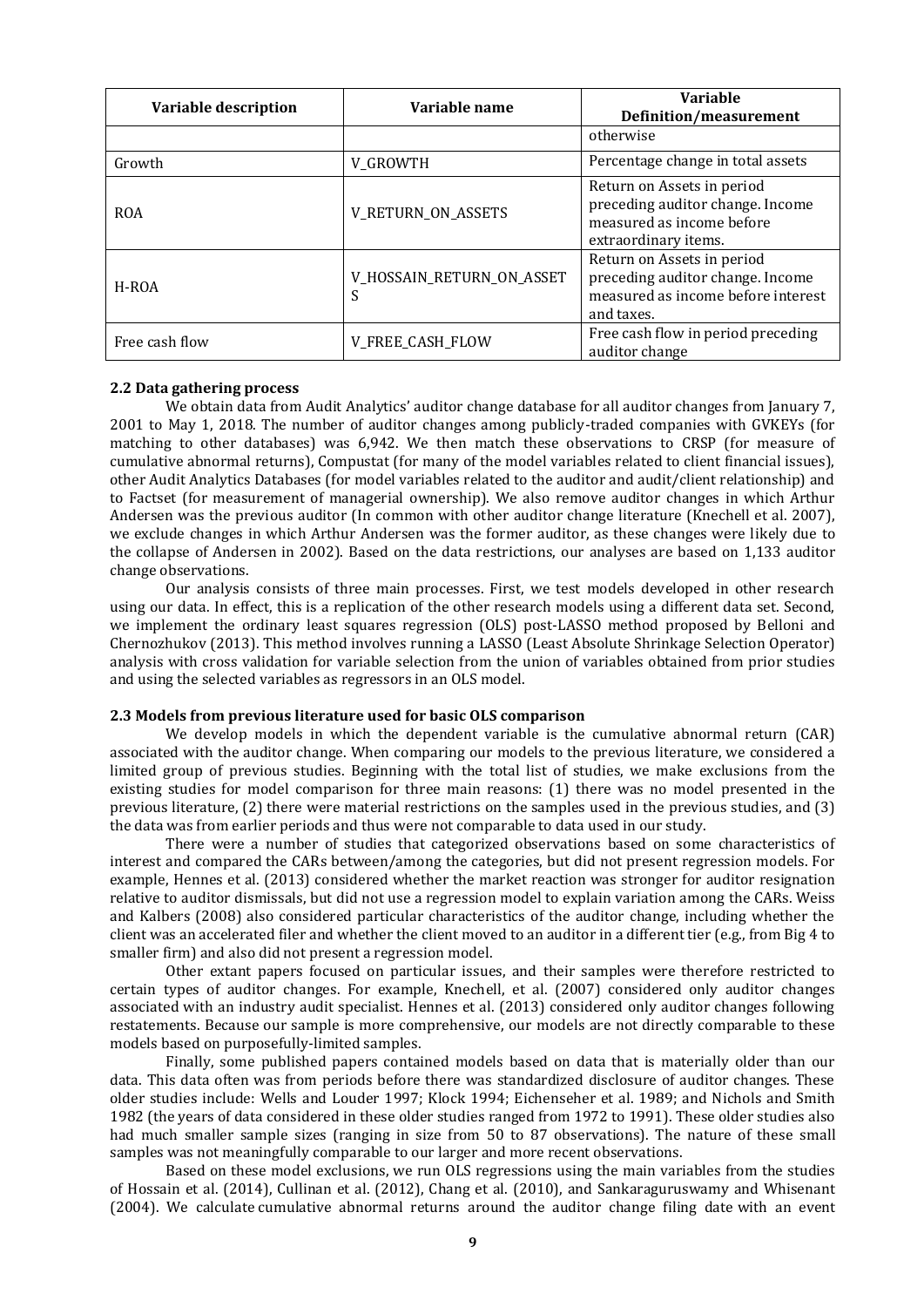window of [-3,3], employing the market model with a 180-day estimation period, at least 130 days of returns and a 16-day gap. The results from these basic OLS regression models are presented in Table 3. The Rsquared values are very low, ranging from 0.003 to 0.010. The low explanatory power of these models suggests that there may be value in using other methods, such as OLS post-LASSO to select variables to develop models with more explanatory power.

# **Table 3**

# **OLS Regressions using models from Prior Studies in the Literature**

We run OLS regressions of the following form using the variables that each designated study included in its analysis.

| $y_i = \beta_i + \sum_{j=1}^{P} \beta_j x_{ij} + \varepsilon_i$ | Using variables from the models of: |         |        |         |
|-----------------------------------------------------------------|-------------------------------------|---------|--------|---------|
| Whisenant, et al. (2004)                                        | Chung et al. Cullman, et al. (2014) |         |        |         |
| Intercept                                                       | 0.0009                              | 0.0184  | 0.0023 | 0.0066  |
| V_LUVWARD_SHIFT                                                 | 0.0023                              | 0.0104  | 0.0023 | 0.00066 |
| V_LDVWARD_SHIFT                                                 | 0.0056                              | 0.0077  | 0.0111 |         |
| V_DOWNWARD_SHIFT                                                | 0.0034                              | 0.0024  |        |         |
| V_LDWJSTRY_SPECLALIST                                           | 0.0034                              | 0.0046  |        |         |
| W_LDURTRY_SPECLALIST                                            | 0.0034                              | 0.0084  |        |         |
| W_LURTH, QUARTER                                                | 0.0034                              | 0.0084  | 0.0046 |         |
| V_LURHT, SIZE, MARKET_VALUE                                     | 0.0022                              | 0.0004  |        |         |
| V_LURTN_SIZE                                                    | 0.0034                              | 0.0022  | 0.0004 |         |
| V_LPE, CHANCE                                                   | 0.0151                              | -0.0256 |        |         |
| V_MMAGERIMCE                                                    | 0.0151                              | -0.0269 |        |         |
| V_MR/GERIMCE                                                    | 0.2894                              | 0.0147  |        |         |
| V_FEE, CHANCE                                                   | 0.0003                              | 0.0134  |        |         |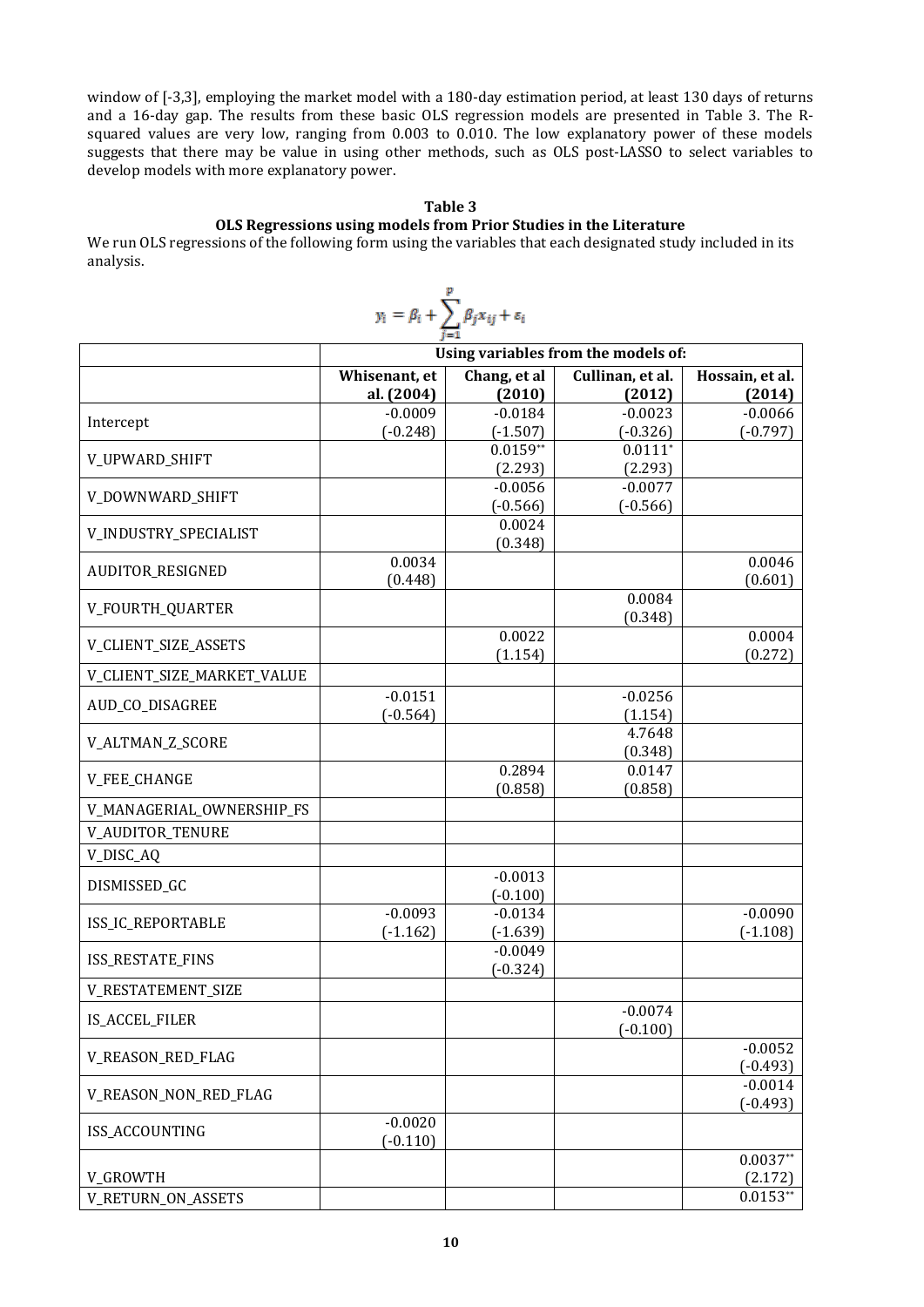|                            | Using variables from the models of: |                        |                            |                           |  |  |  |  |
|----------------------------|-------------------------------------|------------------------|----------------------------|---------------------------|--|--|--|--|
|                            | Whisenant, et<br>al. (2004)         | Chang, et al<br>(2010) | Cullinan, et al.<br>(2012) | Hossain, et al.<br>(2014) |  |  |  |  |
|                            |                                     |                        |                            | (2.198)                   |  |  |  |  |
| V_HOSSAIN_RETURN_ON_ASSETS |                                     |                        |                            |                           |  |  |  |  |
| V_FREE_CASH_FLOW           |                                     |                        |                            | $-0.0092$<br>$(-0.938)$   |  |  |  |  |
| N                          | 1133                                | 1133                   | 1133                       | 1133                      |  |  |  |  |
| R-squared                  | 0.003                               | 0.009                  | 0.008                      | 0.010                     |  |  |  |  |
| F-statistic                | 0.7286                              | 1.256                  | 1.357                      | 1.683                     |  |  |  |  |

#### **2.4 OLS Post-LASSO Analysis**

OLS post-LASSO is a two-step process. In the first step, the LASSO method is used to identify variables that are appropriate to include in a regression analysis. LASSO proposed by Tibshirani (1996) is a method for shrinkage and selection of variables to be used in OLS regression analyses. Given that the data are denoted by

$$
(\mathbf{x}^i, y_i), i = 1, 2, \cdots, N, \text{ where } \mathbf{x}^i = (x_{i1}, \cdots, x_{ip})^T
$$

are the values of the independent variables and  $y_i$  are the values of the dependent variable. *N* and *p* represent the number of observations and the number of independent variables, respectively. If the predictor variables are standardized such that:

$$
\sum_{i=1}^{N} y_i = 0, \qquad \sum_{i=1}^{N} x_{ij} = 0, \qquad \sum_{i=1}^{N} x_{ij}^2 = 1, \qquad \text{for } j = 1, 2, \cdots, p,
$$
\n(1)

the LASSO estimate is obtained by using the following formulation of an optimization problem:

$$
\hat{\beta} = \frac{\arg \min}{\beta} \left[ \frac{1}{2} \sum_{i=1}^{N} \left( y_i - \beta_i - \sum_{j=1}^{p} \beta_j x_{ij} \right)^2 + \lambda \sum_{j=1}^{p} \left| \beta_j \right| \right],\tag{2}
$$

where  $\sum_{i=1}^{p} |\beta_i|$  is the *L*<sub>1</sub> LASSO penalty and  $\lambda \ge 0$  is a tuning parameter.

In our study,  $y_i$  are the cumulative abnormal returns (CARs) and **x** represents the vector of explanatory variables used in previous research studies in the literature, and  $\beta_0$ ,  $\beta_0$ , ...,  $\beta_p$  are the coefficients to be estimated by solving the above optimization problem. The minimization problem in equation (2) represents a trade-off between obtaining coefficient estimates that fit the data well with the first term in the square brackets and shrinking the magnitude of the coefficient estimates toward zero through the second term, which represents a shrinkage penalty. The parameter *λ* strikes a balance between the two terms where larger values of  $\lambda$  increase the shrinkage penalty and the regression produces coefficient estimates that are closer to zero.

#### **3. Results**

Table 4 presents the variables selected using a  $\lambda$  value obtained through the LASSOCV analysis with 4-fold cross validation. In this process, 11 variables were selected, including some of the most common variables, such as those measuring movement between tiers of auditors. Some less commonly used variables were also machine-selected for inclusion, such as ROA and discretionary accruals, both of which are used in only one of the 12 previous studies considered.

# **Table 4 Variable Selection Using LASSOCV**

Using the variables selected by LASSOCV, we run an OLS model to examine the determinants of the market response to auditor change filings. Dependent variable is the cumulative abnormal return represented by the variable name, MMod\_180\_60\_16\_3\_3.

Data are denoted by  $(\mathbf{x}^{i}, y_i)$ ,  $i = 1, 2, \cdots, N$ , where  $\mathbf{x}^{i} = (x_{i1}, \cdots, x_{ip})^T$  are the values of the independent variables and  $y_i$  are the values of the dependent variable. *N* and *p* represent the number of observations and the number of independent variables, respectively. If the predictor variables are standardized such that:

$$
\sum_{i=1}^{N} y_i = 0, \qquad \sum_{i=1}^{N} x_{ij} = 0, \qquad \sum_{i=1}^{N} x_{ij}^2 = 1, \qquad \text{for } j = 1, 2, \cdots, p,
$$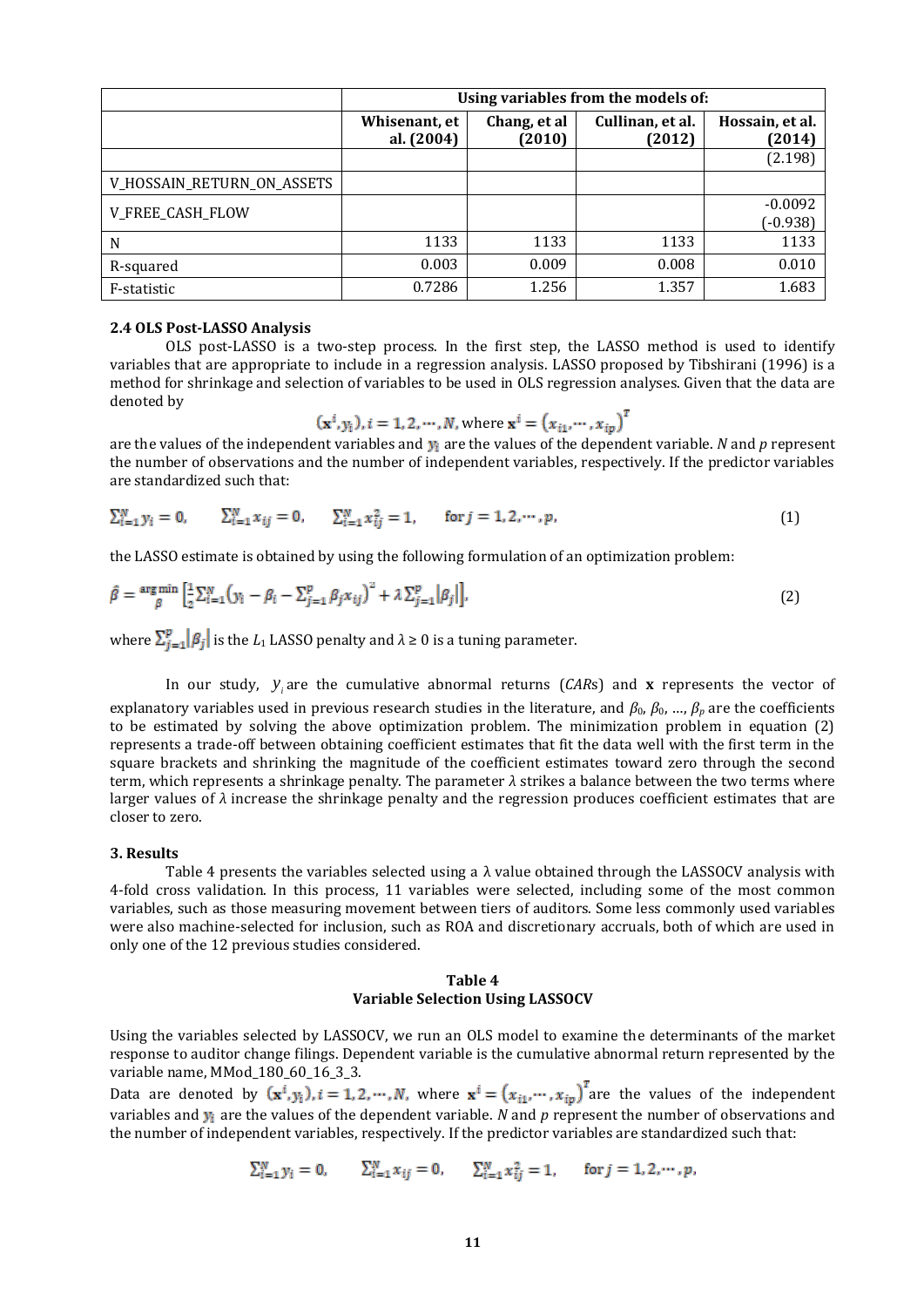the LASSO estimate is obtained by using the following formulation of an optimization problem:

$$
\hat{\beta} = \frac{\arg \min \left[ \frac{1}{2} \sum_{i=1}^{N} \left( y_i - \beta_i - \sum_{j=1}^{p} \beta_j x_{ij} \right)^2 + \lambda \sum_{j=1}^{p} |\beta_j| \right],
$$

where  $\sum_{j=1}^{p} |\beta_j|$  is the *L*<sub>1</sub> LASSO penalty and  $\lambda \geq 0$  is a tuning parameter.

| Intercept                      | 0.0        |
|--------------------------------|------------|
| V UPWARD SHIFT                 | 0.00350    |
| V_DOWNWARD_SHIFT               | $-0.00094$ |
| V_FOURTH_QUARTER               | 0.00098    |
| <b>V_CLIENT_SIZE_ASSETS</b>    | 0.00997    |
| V_CLIENT_SIZE_MARKET_VALUE     | $-0.01321$ |
| AUD_CO_DISAGREE                | $-0.00033$ |
| <b>V FEE CHANGE</b>            | 0.00003    |
| <b>ISS_IC_REPORTABLE</b>       | $-0.00212$ |
| V GROWTH                       | 0.00463    |
| <b>V_RETURN_ON_ASSETS</b>      | 0.00269    |
| V_DISC_AQ                      | 0.00632    |
| N                              | 1133       |
| Minimum $\lambda$              | 0.0000087  |
| Maximum $\lambda$              | 0.0087     |
| λ Selected by Cross Validation | 0.0023     |

Table 5 present the OLS regression results obtained using the variables selected by the LASSO method. The R-squared in this model (0.051) is materially higher than those presented in Table 3, in which we used the variables selected by previous researchers. The explanatory power of this model is also higher than many of the R-squareds reported by previous researchers when developing their models based on the variables they selected and the individual datasets used in their research. This finding suggests that adoption of the OLS post-LASSO method may more effectively control for other factors associated with market reactions to auditor changes and thus may make findings associated with adding some variable of interest more robust.

# **Table 5 Determinants of Market Response to Auditor Change Filings**

Using the variables selected by LASSOCV, we run an OLS model to examine the determinants of the market response to auditor change filings. Dependent variable is the cumulative abnormal return. We calculate cumulative abnormal returns around the auditor change filing date with an event window of [-3,3], employing the market model with a 180-day estimation period, at least 130 days of returns and a 16-day gap.

# $y = \beta_0 + \beta_1 V \_UPWARD\_SHIFT + \beta_2 V \_DOWNWARD\_SHIFT + \beta_3 V \_FOURTH \_QUARTER + \beta_4 V \_CLIENT\_SIZE \_ASESTS$  $+$   $\beta$ <sub>5</sub> *V\_CLIENT\_SIZE\_MARKET\_VALUE* +

 $+ \beta_6 AUD\_CO\_DISAGREE + \beta_7 V\_FEE\_CHANGE + \beta_8 ISS\_IC\_REPORTABLE + \beta_9 V\_GROWTH + \beta_{10}$  $V\_RETURN\_ON\_ASSETS + \beta_{11} V\_DISC\_AQ + \varepsilon$ 

| <b>Variable</b>      |            |                            |
|----------------------|------------|----------------------------|
|                      |            |                            |
|                      |            |                            |
| Intercept            | $(-1.202)$ |                            |
| V_UPWARD_SHIFT       |            |                            |
|                      | (1.797)    |                            |
|                      | $-0.0089$  |                            |
| V_DOWNWARD_SHIFT     | $(-0.922)$ |                            |
| V_FOURTH_QUARTER     |            |                            |
|                      | (1.390)    |                            |
| V_CLIENT_SIZE_ASSETS |            |                            |
|                      |            | V_CLIENT_SIZE_MARKET_VALUE |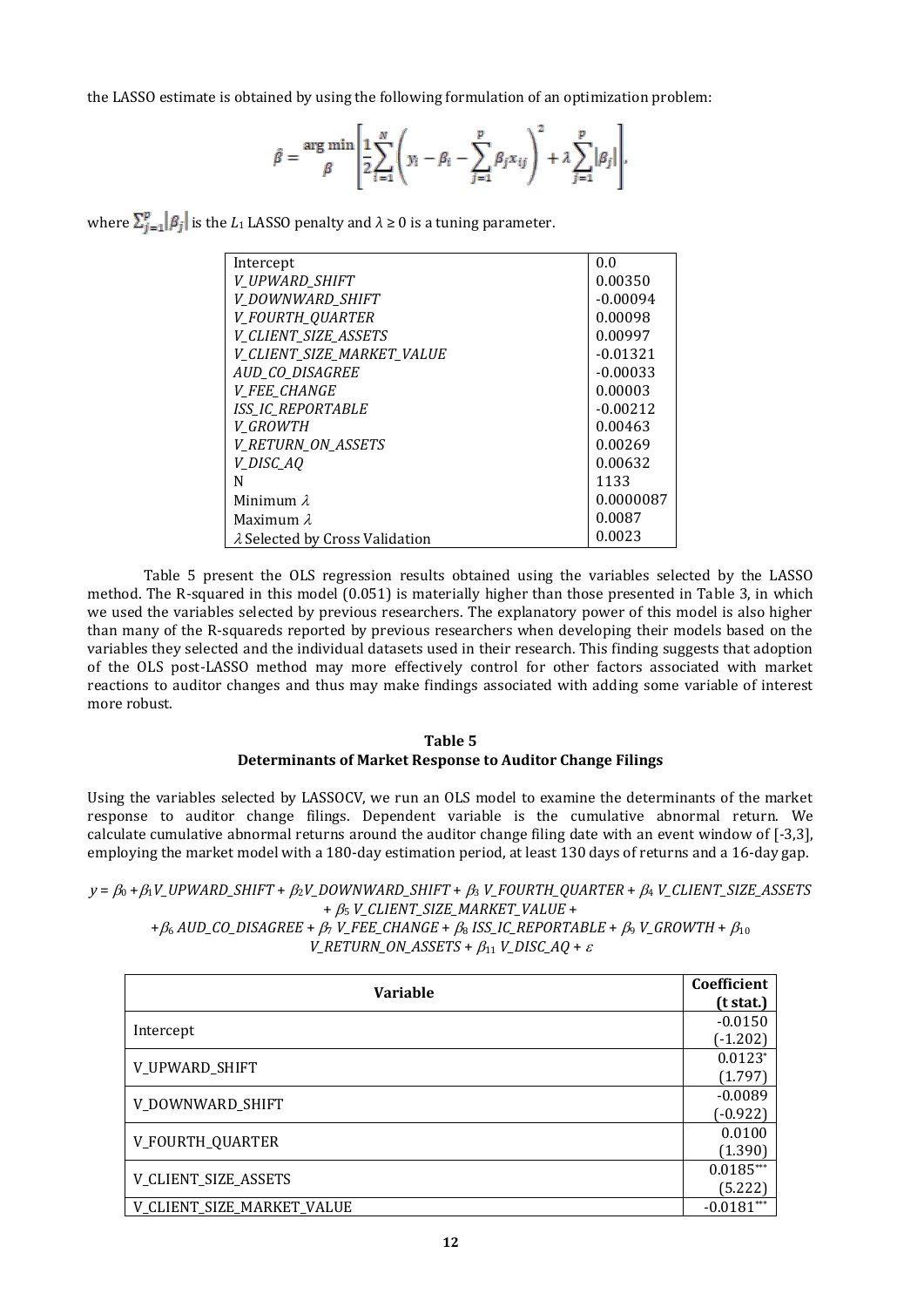|                            | $(-5.440)$  |
|----------------------------|-------------|
| AUD_CO_DISAGREE            |             |
|                            |             |
|                            |             |
| <b>ISS_IC_REPORTABLE</b>   | $(-1.716)$  |
| V_GROWTH                   | $0.0043***$ |
|                            | (2.565)     |
|                            | 0.0084      |
| V_RETURN_ON_ASSETS         |             |
| V_DISC_AQ                  | $0.0066***$ |
|                            | (2.743)     |
| Number of observations (N) |             |
| R-Squared                  |             |
| F statistic                | 5.455       |

### **4. Discussion**

# **4.1 Discussion of results**

The OLS pos-LASSO regression models presented in Table 5 demonstrate some interesting findings. First, and consistent with the most commonly-examined issue in the auditor-change market-reaction literature, the market reacts positively when clients select a new CPA firm from among firms of a larger size. These results suggest that the market perceives that CPA firms of larger size may enhance the credibility of client financial statements and/or that the willingness of a larger CPA firm to audit the client's financial statements may signal something positive about the client.

There are two size variables that are both highly significant in the models of auditor-change market reactions with opposite signs: companies with more assets are more likely to have a positive market reaction, while companies with a larger market capitalization are likely to have a smaller (percentage) market reaction. These highly significant results suggest that it may be important for researchers to consider both size variables in their model development.

The contrasting results for the two size variables (assets and market capitalization) indicate a more complex relationship between size and market reactions. The assets size measure is based on the financial statements, while the market value is based on the outstanding shares and price of the stock. We could speculate that as the difference between these two size measures grows, this gap tends to signal that the market perceives the company to be more of a growth stock (rather than a value stock). Growth stocks tend to be more volatile, as the market has priced the expectation of rising sales and profits into the shares. Any news about these growth stocks may be perceived as creating greater uncertainty, and thus may be associated with a stronger negative market reaction (Ikenberry 1995).

The discretionary accruals variable is significant and positively related to market reactions to auditor change announcements. Discretionary accruals are generally viewed as a measure of financial reporting quality, with higher discretionary accruals signaling lower quality financial reporting. These results thus suggest that the market perceives good news when a company with lower quality financial reporting changes auditors.

The change in audit fee variable is significant and positive. Higher audit fees will reduce profits and thus may be expected to result in a negative market response. However, higher audit fees could also signal that the new auditor will perform more audit work, and thus potentially suggest closer monitoring by the auditor (Tee et al. 2017) which can enhance the credibility of the audited financial statements. The positive sign on the change in audit fee variable is thus more consistent with the auditor monitoring/financial statement credibility idea.

## **4.2 Robustness analysis**

An alternative variables selection model was also used for our analysis: ElasticNet Analysis (Zou and Hastie 2005). The variable selection results were similar to those for LASSO process, except that the fee change variable was not selected for inclusion by ElasticNet. The post-variables-selection regression results also yielded similar results, except the internal control issue variable (*ISS\_IC\_REPORTABLE*) was not significant.

## **4.3 Limitations**

The effective application of the LASSO requires data to be available for all of the potential variables of interest. Due to varying availability of data, this approach may limit the generalizability of the first-stage variables selection process. Second, these processes may be less useful in a sample that is significantly restricted, such as the sample used by Hennes et al. (2013), whose main focus was on the effect of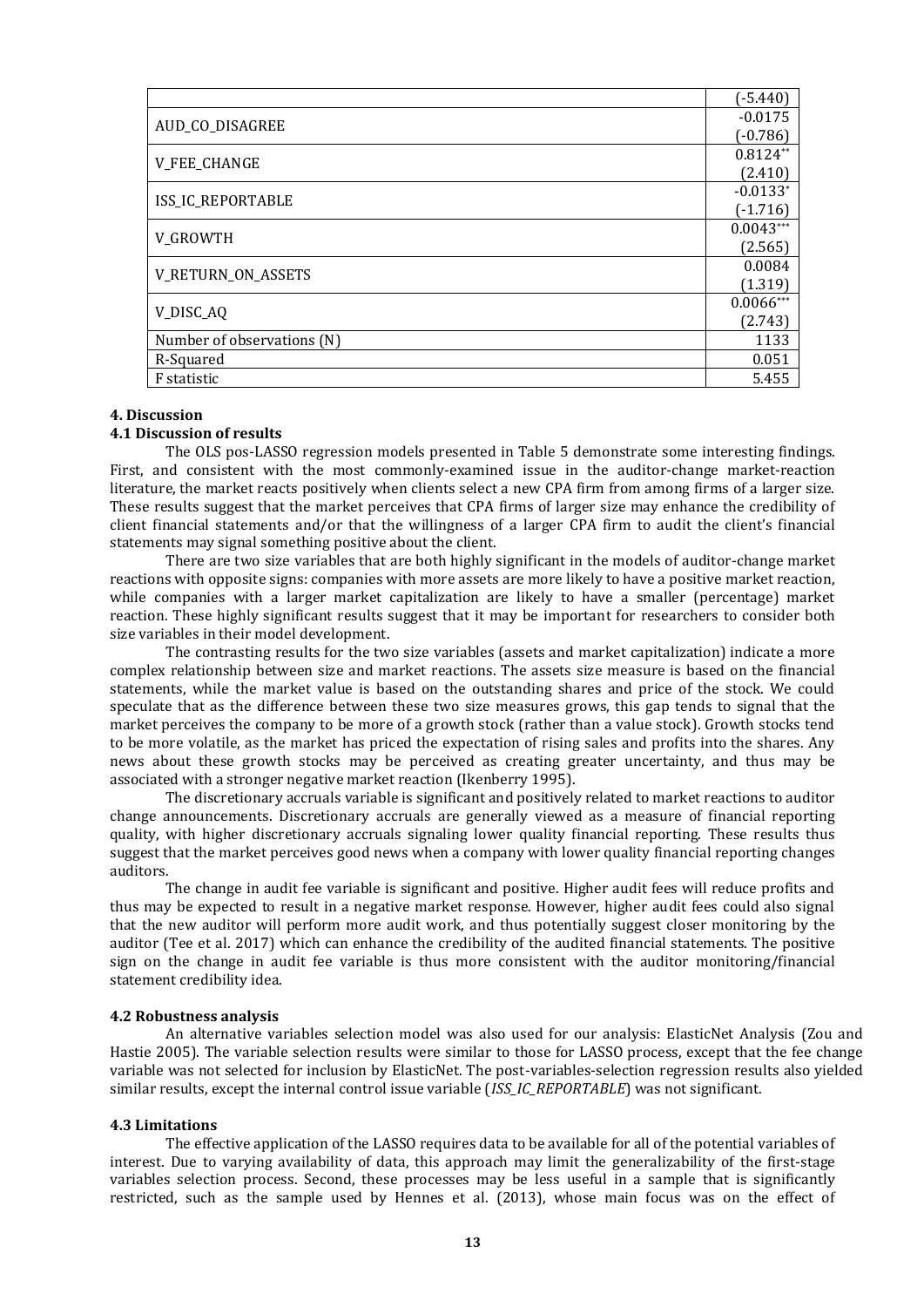restatements, and whose sample was thereby restricted to auditor changes preceded by accounting restatements.

#### **5. Conclusions**

The accounting literature has sought to explain the factors associated with the size of market reactions to auditor change announcements since at least 1982. This literature has tended to focus on how an auditor change may relate to the credibility of the financial reporting. Issues related to this credibility have focused on the size of the auditor and whether the auditor is an industry specialist. Research has also considered whether the reasons disclosed for the auditor change may help to explain variation in the size of the market reaction to auditor change. The results of these studies are subject to variation and/or misinterpretation if the model were to include different control variables.

Based on a union of the variables from previous studies, we identified 29 variables that have been used to try to explain cumulative abnormal returns (CARs) associated with auditor change announcements. We then create a new dataset incorporating 25 of these variables that are still relevant (and potentiallyindependent measures) related to auditor changes from 2001 to 2018. Using this dataset, we re-tested some of the more recent and relevant models in the literature using traditional OLS regression techniques.

We then applied two-stage models in which the variables to be included in a regression models are selected for inclusion at the initial stage based on their potential to measure unique underlying concepts. The variable selections were based on the LASSO methods. The variables selected in the first stage were then used to test OLS Regression models in which CAR was the dependent variable and the independent variables were those selected by LASSO. The regression models with variable selection resulted in material improvement in model fit relative to the models without machine-generated variables selection.

The variables selected by LASSO that were significant in the OLS regression models included some of the more common variables in the literature, including the size of the predecessor and successor auditors, which was used in 7 of the 12 papers considered.

Our study introduces the OLS Post-LASSO selection models into the auditor change literature. Our results suggest that researchers may find it useful to adopt a more formal variable selection process in modeling market reactions. The results would then provide a more robust test of their variable(s) of interest, as other factors may be more effectively controlled.

# **Acknowledgement**

We gratefully acknowledge helpful comments received from participants at the 2019 American Accounting Association Annual Meeting, especially Joe Johnston, the paper's discussant.

#### **References**

- *1. Bajari, P., Nekipelov, D., Ryan, S. P. and Yang, M. (2015). "Machine Learning Methods for Demand Estimation", American Economic Review, 105(5), pp. 481-85.*
- *2. Belloni, A. and Chernozhukov, V.. (2013). "Least Squares after Model Selection in High-Dimensional Sparse Models", Bernoulli, 19(2), pp. 521–547.*
- *3. Belloni, A., Chernozhukov, V. and Hansen, C. (2014), "High-Dimensional Methods and Inference on Structural and Treatment Effects", Journal of Economic Perspectives, 28(2), pp. 29-50.*
- *4. Blau, B. M., Brough, T. J., Smith, J. L., & Stephens, N. M. (2013), "An examination of short-selling activity surrounding auditor changes.", Journal of Accounting, Auditing & Finance, 28(4), pp. 348-368.*
- *5. Chang, H., Cheng, C.S.A. and Reichelt. K. J. (2010), "Market Reaction to Auditor Switching from Big 4 to Third-Tier Small Accounting Firms", Auditing: A Journal of Practice & Theory, 29(2), pp. 83-114.*
- 6. Cullinan, C. P., Du, H. and Zheng, X. (2012), "Barriers to Entry to the Big Firm Audit Market: Evidence from Market Reaction to Switches *to Second Tier Audit Firms in the Post-SOX Period", Research in Accounting Regulation, 24(1), pp. 6-14.*
- *7. Derksen, S. and Keselman, H. J. (1992), "Backward, Forward and Stepwise Automated Subset Selection Algorithms: Frequency of Obtaining Authentic and Noise Variables", British Journal of Mathematical and Statistical Psychology, 45(2), pp. 265–282.*
- *8. Eichenseher, J. W., Hagigi, M., and Shields, D. (1989), "Market reaction to auditor changes by OTC companies", Auditing:A Journal of Practice & Theory, 9(1), pp. 29-40.*
- *9. Feng, G., Giglio, S. and Xiu, D. (2019), "Taming the Factor Zoo", Chicago Booth Research Paper No. 17-04. Available at SSRN: https://ssrn.com/abstract=2934020.*
- *10. Freyberger, J., Neuhierl, A. and Weber, M. (2017), "Dissecting Characteristics Nonparametrically". CESifo Working Paper Series No. 6391. Available at SSRN: https://ssrn.com/abstract=2951057.*
- *11. Han, Y., He, A., Rapach, D. and Zhou, G. (2018), "What Firm Characteristics Drive US Stock Returns?" Working paper, University of North Carolina. Available at SSRN: https://ssrn.com/abstract=3185335.*
- *12. Harrell F. E. (2001), "Regression Modeling Strategies: With Applications to Linear Models, Logistic Regression, and Survival Analysis", New York: Springer.*
- *13. He, Q., Zhang, H.H., Avery, C.L. and Lin, D.Y. (2016), "Sparse Meta-Analysis with High-Dimensional Data", Biostatistics, 17(2), pp. 205– 220.*
- *14. Hennes, K. M., Leone, A. J. and Brian P. Mille. (2014), "Determinants and Market Consequences of Auditor Dismissals after Accounting Restatements", The Accounting Review, 89(3), pp. 1051-1082.*
- *15. Hossain, M., Mitra, S. and Rezaee, Z. (2014), "Voluntary Disclosure of Reasons for Auditor Changes and the Capital Market Reaction to Information Disclosure", Research in Accounting Regulation, 26(1), pp. 40-53.*
- *16. Ikenberry, D., Lakonishok, J. and Vermaelen, T. (1995), "Market Underreaction to Open Market Share Repurchases", Journal of Financial Economics, 39(2-3), pp. 181-208.*